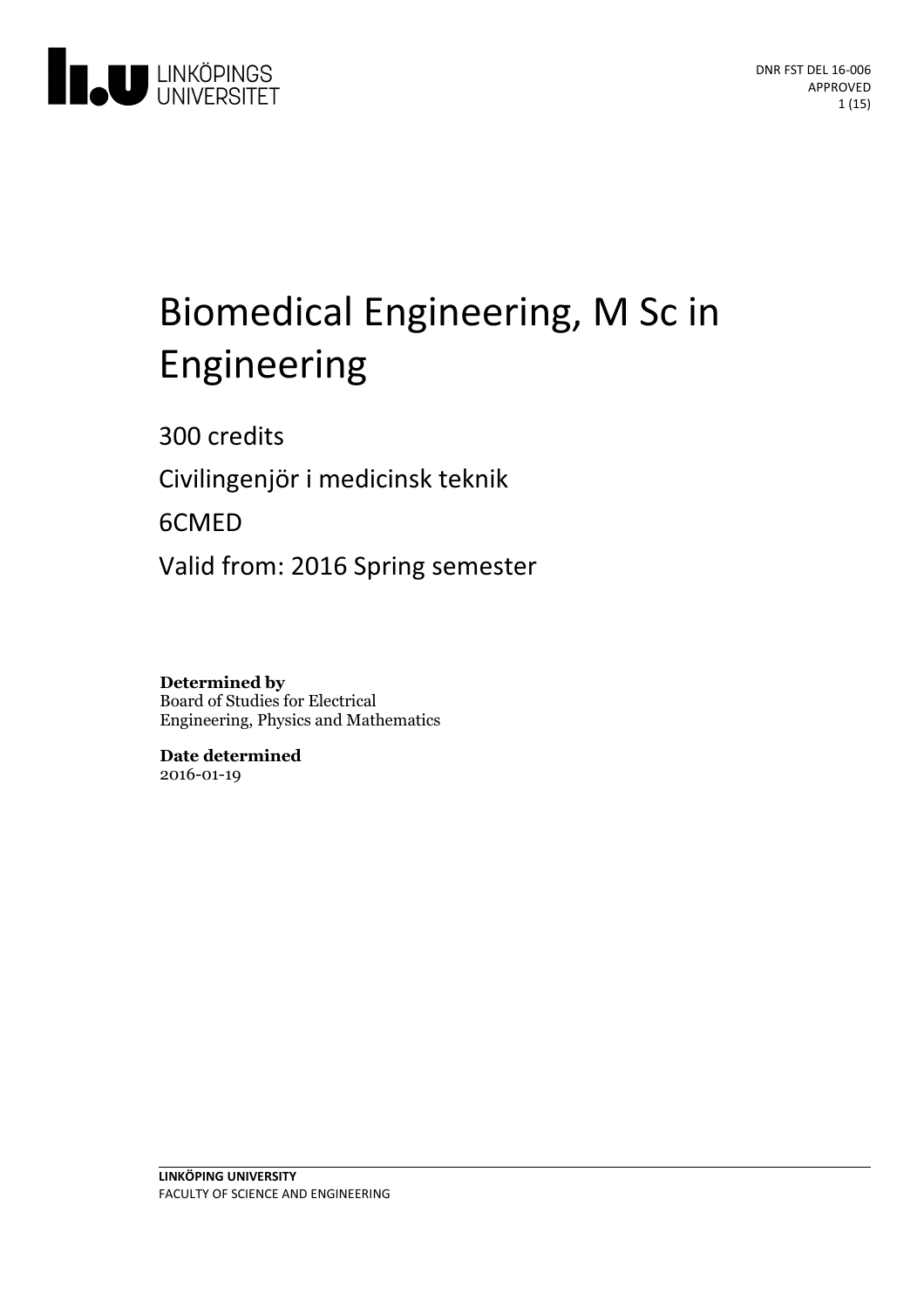# Entry requirements

# Degree in Swedish

Civilingenjör 300 hp och Teknologie master 120 hp

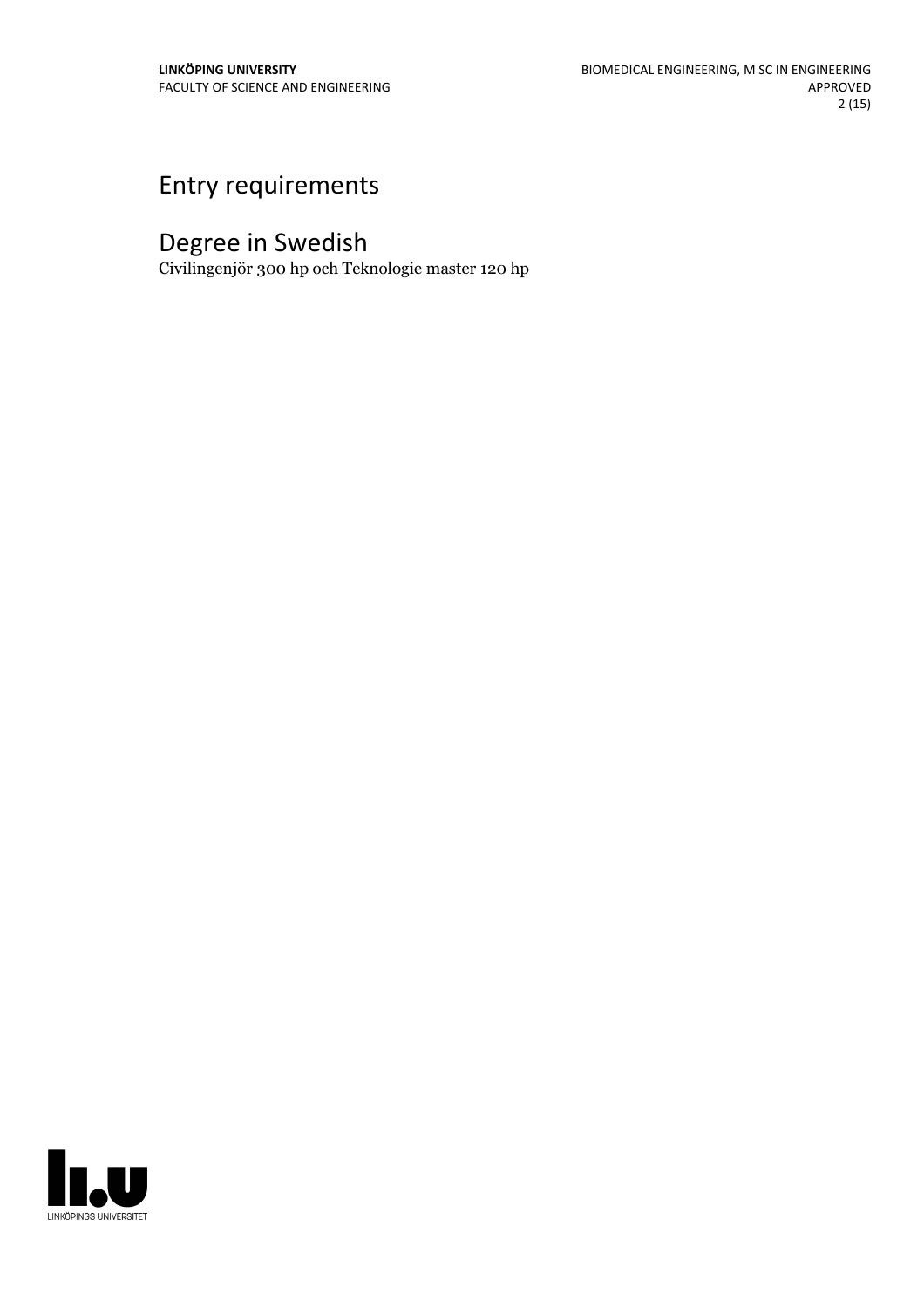# **Curriculum**

# **Semester 2 (Spring 2017)**

| Course<br>code  | Course name                            | <b>Credits</b> | Level | Timetable<br>module | <b>ECV</b> |
|-----------------|----------------------------------------|----------------|-------|---------------------|------------|
| Period 1        |                                        |                |       |                     |            |
| TATA42          | Calculus in One Variable 2             | 6              | G1X   | 1                   | C          |
| TDDC74          | Programming: Abstraction and Modelling | $8*$           | G1X   | $\overline{2}$      | C          |
| TFYA82          | Oscillations and Mechanical Waves      | 4              | G1X   | 4                   | C          |
| TBMT32          | Perspectives on Biomedical Engineering | $2*$           | G1X   | 3                   | E          |
| TATA40          | Perspectives on Mathematics            | $1^*$          | G1X   |                     | V          |
| TGTU35          | Introduction to University Studies     | $2*$           | G1X   |                     | v          |
| <b>Period 2</b> |                                        |                |       |                     |            |
| TATA43          | <b>Calculus in Several Variables</b>   | 8              | G1X   | 2                   | C          |
| TDDC74          | Programming: Abstraction and Modelling | 8*             | G1X   | 1                   | C          |
| TFYA84          | <b>Optics - Theory and Application</b> | 4              | G1X   | 4                   | C          |
| TBMT32          | Perspectives on Biomedical Engineering | $2*$           | G1X   | 3                   | E          |
| TATA40          | Perspectives on Mathematics            | $1*$           | G1X   |                     | v          |
| TGTU35          | Introduction to University Studies     | $2*$           | G1X   |                     | v          |

# **Semester 3 (Autumn 2017)**

| Course<br>code | Course name                            | <b>Credits</b> | Level            | <b>Timetable</b><br>module | <b>ECV</b> |
|----------------|----------------------------------------|----------------|------------------|----------------------------|------------|
| Period 1       |                                        |                |                  |                            |            |
| TATA44         | <b>Vector Analysis</b>                 | 4              | G1X              | 1                          |            |
| TFYA76         | Mechanics                              | 6              | G1X              | 3                          |            |
| TSTE05         | Electronics and Measurement Technology | 8*             | G1X              | 2                          |            |
| Period 2       |                                        |                |                  |                            |            |
| TBME03         | Biochemistry and Cell Biology          | 6              | G2X              | 2                          |            |
| TBMT18         | <b>Biomedical Engineering</b>          | 6              | G1X              | 4                          |            |
| TSTE05         | Electronics and Measurement Technology | 8*             | G <sub>1</sub> X | 3                          |            |

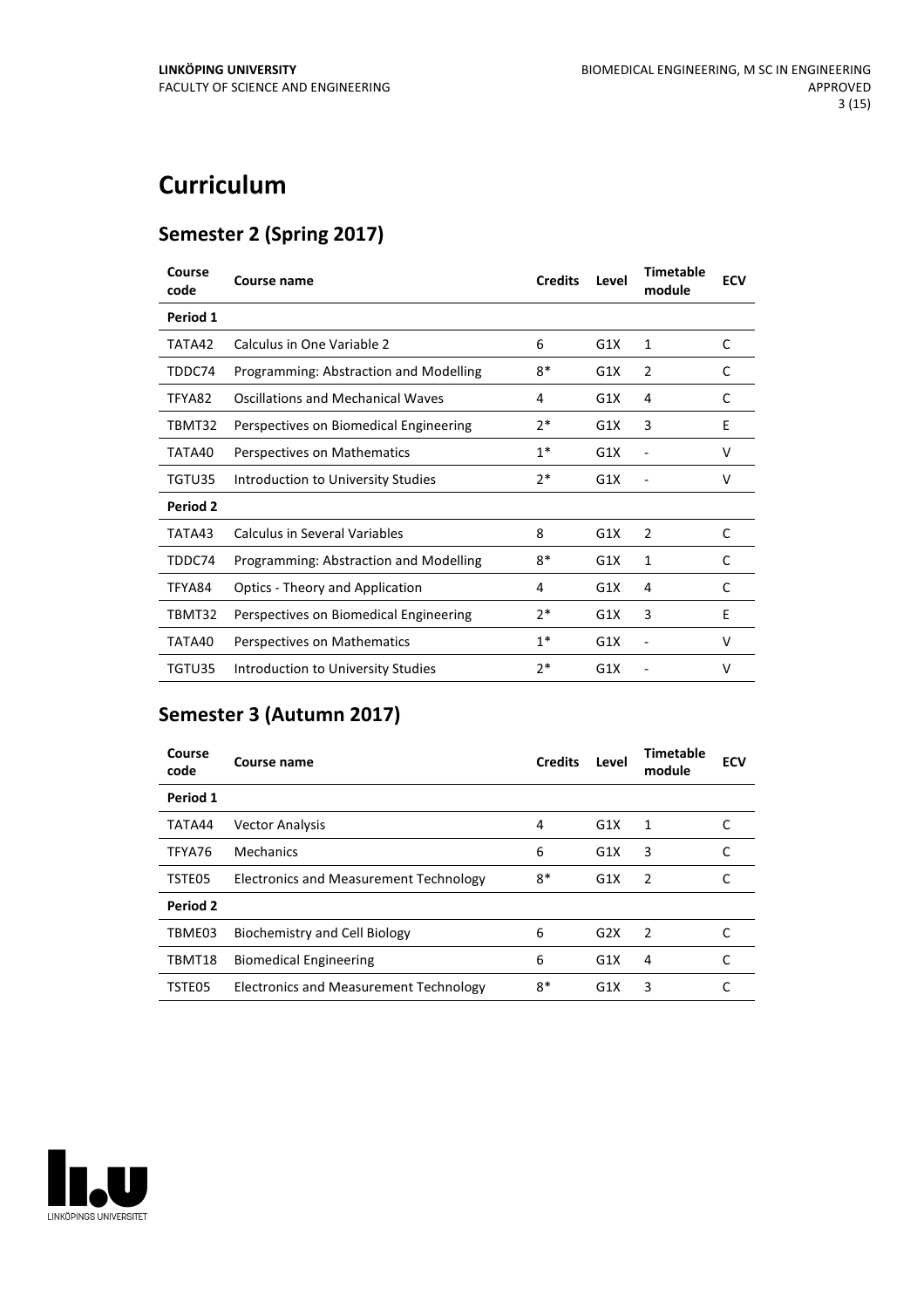# **Semester 4 (Spring 2018)**

| Course<br>code | Course name                               | <b>Credits</b> | Level | Timetable<br>module | <b>ECV</b> |
|----------------|-------------------------------------------|----------------|-------|---------------------|------------|
| Period 1       |                                           |                |       |                     |            |
| TFYA62         | Introduction to Biosensor Technology      | 6              | G2X   | 4                   | C          |
| TFYA63         | Materials for Biomedical Engineering      | $8*$           | G2X   | 1                   | C          |
| TFYA70         | Electromagnetism - Theory and Application | 6              | G2X   | 3                   | C          |
| TSRT04         | Introduction in Matlab                    | 2              | G1X   | 2                   | C          |
| Period 2       |                                           |                |       |                     |            |
| TAMS14         | Probability, first course                 | 4              | G1X   | 4                   | C          |
| TATA57         | <b>Transform Theory</b>                   | 4              | G1X   | 1                   | C          |
| TFYA63         | Materials for Biomedical Engineering      | 8*             | G2X   | 3                   | C          |
| TPTE06         | Industrial Placement                      | 6              | G1X   |                     | E          |

# **Semester 5 (Autumn 2018)**

| Course<br>code | Course name                     | <b>Credits</b> | Level | <b>Timetable</b><br>module | <b>ECV</b> |
|----------------|---------------------------------|----------------|-------|----------------------------|------------|
| Period 1       |                                 |                |       |                            |            |
| TAMS24         | <b>Statistics, First Course</b> | 4              | G2X   | 4                          |            |
| TDDC76         | Programming and Data Structures | $8*$           | G2X   | 2                          |            |
| TSBB31         | <b>Medical Images</b>           | 6              | G2X   | 1                          | C          |
| Period 2       |                                 |                |       |                            |            |
| TDDC76         | Programming and Data Structures | $8*$           | G2X   | $\overline{2}$             |            |
| TFYA67         | <b>Modern Physics</b>           | 6              | G2X   | 1                          |            |
| TSDT18         | Signals and Systems             | 6              | G2X   | 3                          |            |

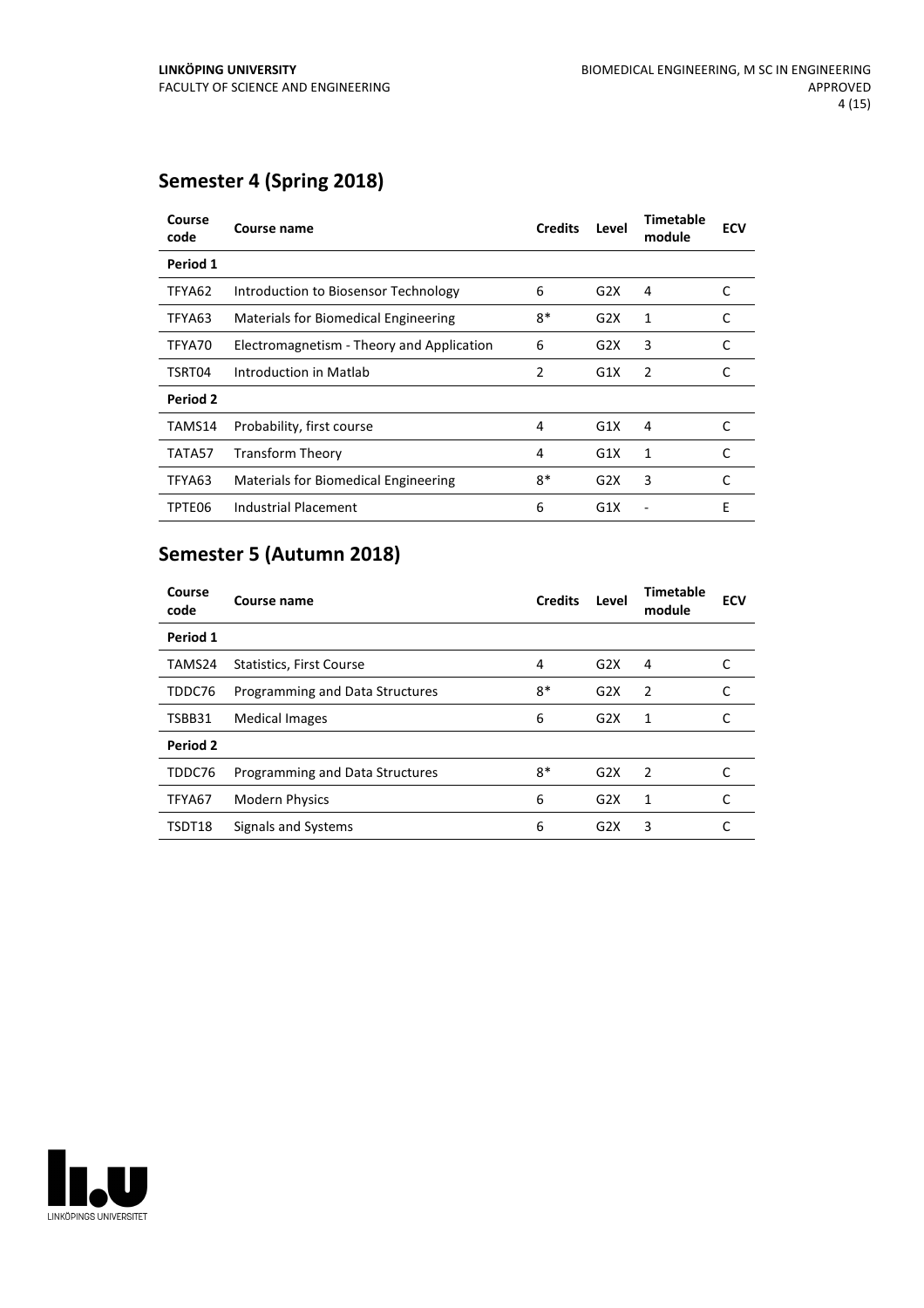# **Semester 6 (Spring 2019)**

| Course<br>code | Course name                      | <b>Credits</b> | Level            | <b>Timetable</b><br>module | <b>ECV</b> |
|----------------|----------------------------------|----------------|------------------|----------------------------|------------|
| Period 1       |                                  |                |                  |                            |            |
| TBMT41         | Project - Biomedical Engineering | $16*$          | G2X              | 3                          |            |
| TVFA02         | <b>Medical Radiation Physics</b> | $8*$           | G2X              | $\overline{2}$             |            |
| Period 2       |                                  |                |                  |                            |            |
| TBMT41         | Project - Biomedical Engineering | $16*$          | G2X              | 3                          |            |
| <b>TSRT19</b>  | <b>Automatic Control</b>         | 6              | G2X              | 1                          |            |
| TVFA02         | <b>Medical Radiation Physics</b> | $8*$           | G <sub>2</sub> X | $\mathcal{P}$              |            |

**Semester 7 (Autumn 2019)**

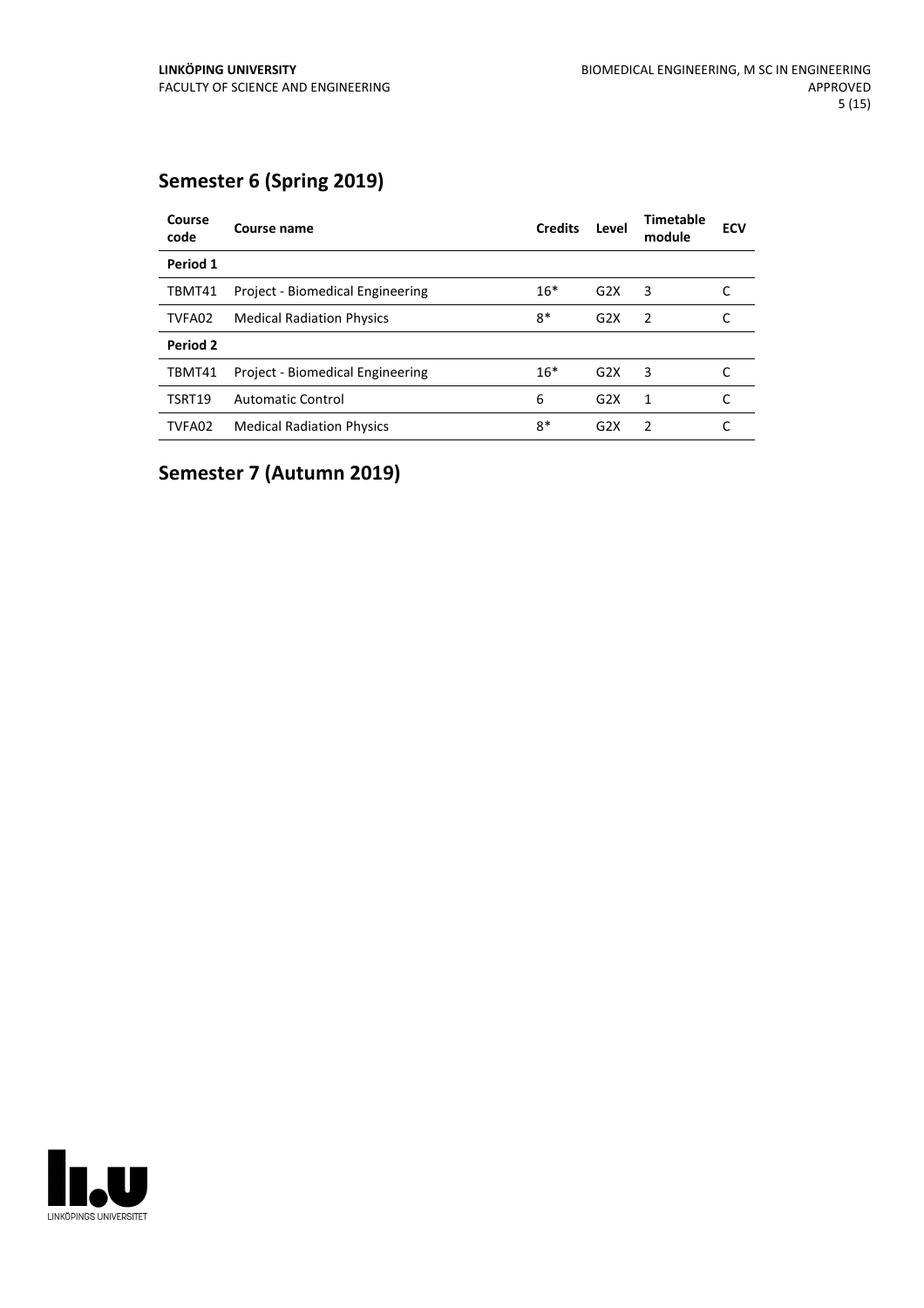| Course<br>code  | Course name                                             | <b>Credits</b> | Level | <b>Timetable</b><br>module | <b>ECV</b> |
|-----------------|---------------------------------------------------------|----------------|-------|----------------------------|------------|
| Period 1        |                                                         |                |       |                            |            |
| TANA21          | <b>Scientific Computing</b>                             | 6              | G1X   | 3                          | E          |
| TAOP88          | <b>Engineering Optimization</b>                         | 6              | G2X   | 1                          | E          |
| TATM38          | Mathematical Models in Biology                          | 6              | A1X   | 3                          | E          |
| <b>TBMI19</b>   | <b>Medical Information Systems</b>                      | $6*$           | A1X   | $\overline{2}$             | E          |
| TFKE59          | <b>Fundamentals of Chemistry</b>                        | 6              | G1X   | $\overline{2}$             | E          |
| TFYA88          | Additive Manufacturing: Tools, Materials and<br>Methods | 6              | A1X   | 3                          | E          |
| TFYA88          | Additive Manufacturing: Tools, Materials and<br>Methods | 6              | A1X   | 3                          | E          |
| THFR05          | Communicative French                                    | $6*$           | G1X   | 4                          | E          |
| THSP05          | Spanish                                                 | $6*$           | G1X   | 4                          | E          |
| THTY05          | German                                                  | $6*$           | G1X   | 4                          | E          |
| TSBB06          | <b>Multidimensional Signal Analysis</b>                 | $6*$           | A1X   | 2                          | E          |
| TSDT14          | <b>Signal Theory</b>                                    | 6              | A1X   | 1                          | E          |
| <b>Period 2</b> |                                                         |                |       |                            |            |
| <b>TBMI19</b>   | <b>Medical Information Systems</b>                      | $6*$           | A1X   | 3                          | E          |
| TBMT01          | <b>Biomedical Signal Processing</b>                     | 6              | A1X   | 1                          | E          |
| TEAE01          | Industrial Economics, Basic Course                      | 6              | G1X   | $\overline{2}$             | E          |
| TFFY70          | Physics of Condensed Matter part I                      | 6              | A1X   | 2                          | E          |
| TFYA37          | Soft Condensed Matter Physics                           | 6              | A1X   | 1                          | E          |
| TGTU49          | History of Technology                                   | 6              | G1X   | 3                          | E          |
| THFR05          | Communicative French                                    | $6*$           | G1X   | 4                          | E          |
| THSP05          | Spanish                                                 | 6*             | G1X   | 4                          | E          |
| THTY05          | German                                                  | $6*$           | G1X   | 4                          | E          |
| TKMJ24          | <b>Environmental Engineering</b>                        | 6              | G1X   | 3                          | Ε          |
| TMMS07          | Biomechanics                                            | 6              | A1X   | 4                          | E          |
| TSBB06          | <b>Multidimensional Signal Analysis</b>                 | $6*$           | A1X   | 3                          | E          |
| TSBB09          | <b>Image Sensors</b>                                    | 6              | A1X   | 4                          | E          |
| TSRT78          | <b>Digital Signal Processing</b>                        | 6              | A1X   | $\overline{2}$             | E          |

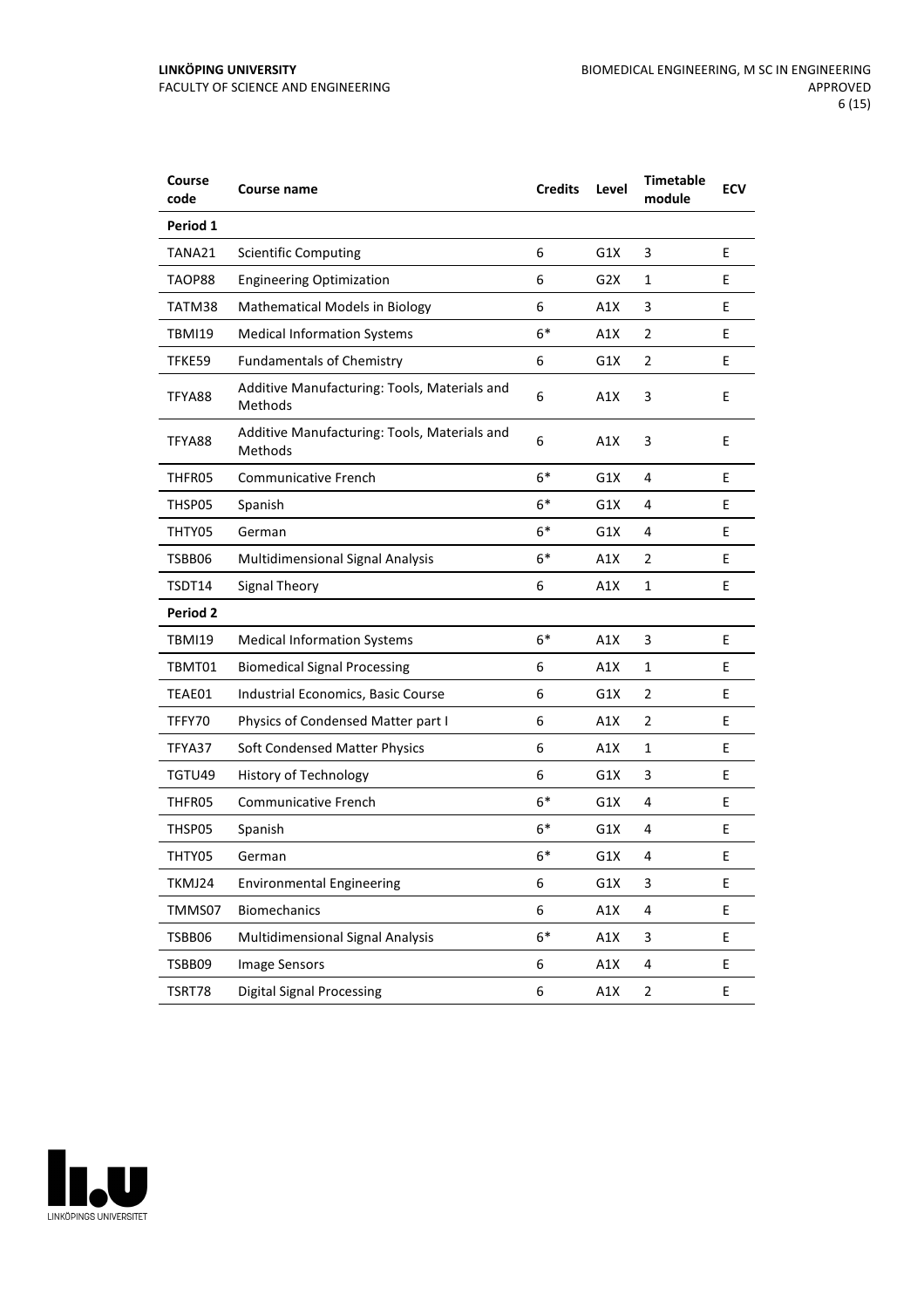| Course<br>code | Course name                           | <b>Credits</b> | Level            | <b>Timetable</b><br>module | <b>ECV</b> |
|----------------|---------------------------------------|----------------|------------------|----------------------------|------------|
| Period 1       |                                       |                |                  |                            |            |
| TFKE59         | <b>Fundamentals of Chemistry</b>      | 6              | G1X              | 2                          |            |
| TAOP88         | <b>Engineering Optimization</b>       | 6              | G2X              | 1                          | E          |
| TATM38         | <b>Mathematical Models in Biology</b> | 6              | A1X              | 3                          | E          |
| TDDC17         | Artificial Intelligence               | 6              | G <sub>2</sub> X | 3                          | Е          |
| Period 2       |                                       |                |                  |                            |            |
| TFFY70         | Physics of Condensed Matter part I    | 6              | A1X              | 2                          | C          |
| TFYA37         | Soft Condensed Matter Physics         | 6              | A1X              | 1                          |            |
| TMMS07         | <b>Biomechanics</b>                   | 6              | A1X              | 4                          | Е          |

#### *Specialisation: Biomedical Engineering Materials*

#### *Specialisation: Biomedical Image Analysis and Visualization*

| Period 1<br>$6*$<br>TSBB06<br>A1X<br>$\overline{2}$<br>C<br><b>Multidimensional Signal Analysis</b><br>6<br>A1X<br>1<br>TSDT14<br>Signal Theory<br>C<br>E<br>3<br>6<br>G1X<br>TANA21<br><b>Scientific Computing</b><br>E<br>3<br><b>Mathematical Models in Biology</b><br>TATM38<br>6<br>A1X<br>Period 2<br>TBMT01<br>6<br><b>Biomedical Signal Processing</b><br>A1X<br>1<br>C<br>$6*$<br><b>Multidimensional Signal Analysis</b><br>3<br>TSBB06<br>A1X<br>C |
|---------------------------------------------------------------------------------------------------------------------------------------------------------------------------------------------------------------------------------------------------------------------------------------------------------------------------------------------------------------------------------------------------------------------------------------------------------------|
|                                                                                                                                                                                                                                                                                                                                                                                                                                                               |
|                                                                                                                                                                                                                                                                                                                                                                                                                                                               |
|                                                                                                                                                                                                                                                                                                                                                                                                                                                               |
|                                                                                                                                                                                                                                                                                                                                                                                                                                                               |
|                                                                                                                                                                                                                                                                                                                                                                                                                                                               |
|                                                                                                                                                                                                                                                                                                                                                                                                                                                               |
|                                                                                                                                                                                                                                                                                                                                                                                                                                                               |
|                                                                                                                                                                                                                                                                                                                                                                                                                                                               |
| E<br>6<br>4<br>A1X<br>TSBB09<br><b>Image Sensors</b>                                                                                                                                                                                                                                                                                                                                                                                                          |
| E<br>2<br>TSRT78<br>Digital Signal Processing<br>6<br>A1X                                                                                                                                                                                                                                                                                                                                                                                                     |

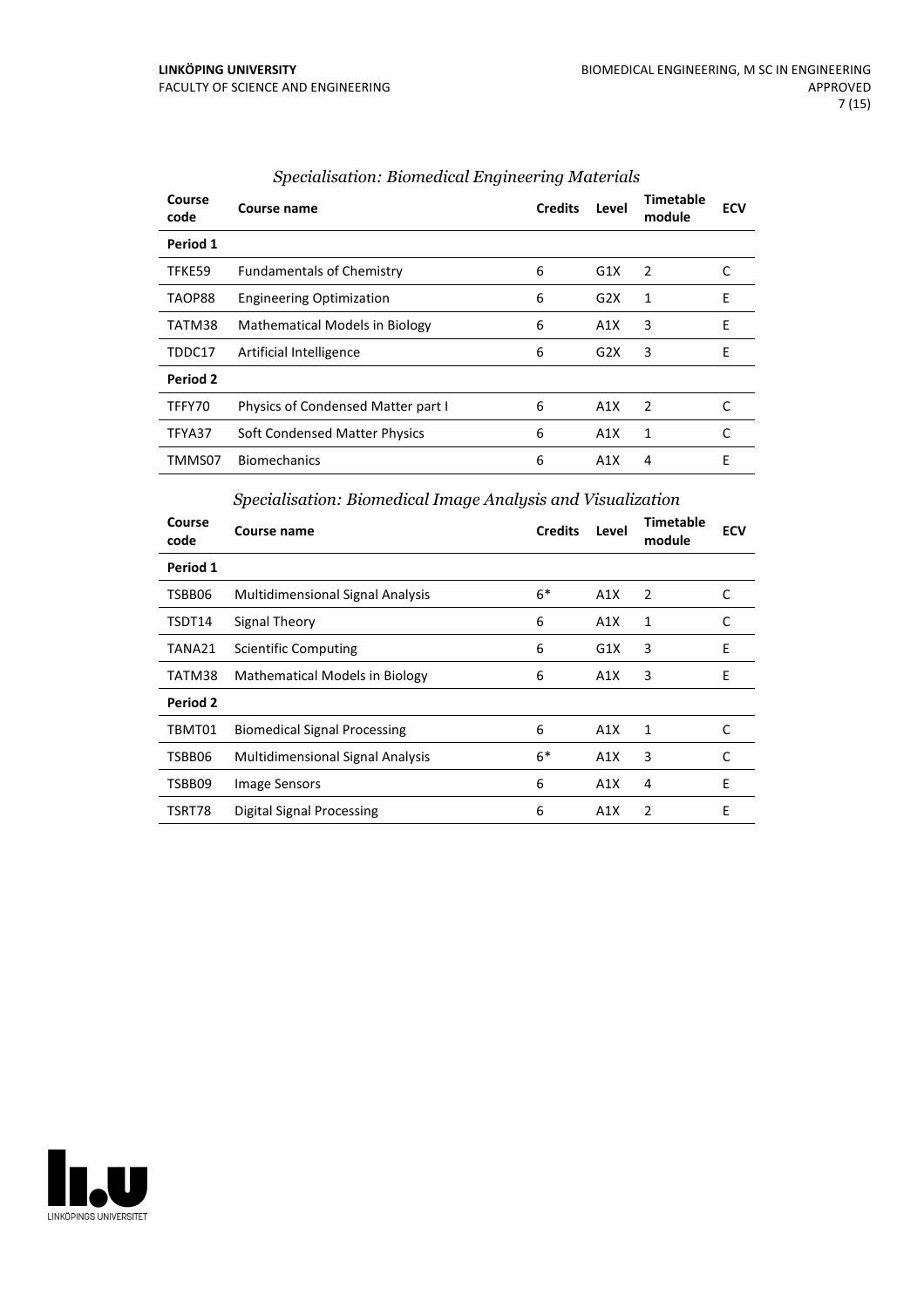#### *Specialisation: eHealth*

| Course<br>code | Course name                           | <b>Credits</b> | Level            | <b>Timetable</b><br>module | <b>ECV</b> |
|----------------|---------------------------------------|----------------|------------------|----------------------------|------------|
| Period 1       |                                       |                |                  |                            |            |
| <b>TBMI19</b>  | <b>Medical Information Systems</b>    | $6*$           | A1X              | 2                          |            |
| TSDT14         | Signal Theory                         | 6              | A1X              | 1                          | C          |
| TATM38         | <b>Mathematical Models in Biology</b> | 6              | A1X              | 3                          | Е          |
| Period 2       |                                       |                |                  |                            |            |
| TBMI04         | eHealth: Aims and Applications        | 6              | G <sub>2</sub> X | 2/4                        |            |
| <b>TBMI19</b>  | <b>Medical Information Systems</b>    | $6*$           | A1X              | 3                          |            |
| TBMT01         | <b>Biomedical Signal Processing</b>   | 6              | A <sub>1</sub> X | 1                          |            |

#### *Specialisation: Models in Biomedical Engineering*

| Course<br>code | Course name                           | <b>Credits</b> | Level | Timetable<br>module | <b>ECV</b> |
|----------------|---------------------------------------|----------------|-------|---------------------|------------|
| Period 1       |                                       |                |       |                     |            |
| <b>TBMI19</b>  | <b>Medical Information Systems</b>    | $6*$           | A1X   | 2                   |            |
| TSDT14         | Signal Theory                         | 6              | A1X   | 1                   |            |
| TATM38         | <b>Mathematical Models in Biology</b> | 6              | A1X   | 3                   | E          |
| Period 2       |                                       |                |       |                     |            |
| <b>TBMI19</b>  | <b>Medical Information Systems</b>    | $6*$           | A1X   | 3                   |            |
| TBMT01         | <b>Biomedical Signal Processing</b>   | 6              | A1X   | 1                   | C          |
| TMMS07         | <b>Biomechanics</b>                   | 6              | A1X   | 4                   | E          |

# **Semester 8 (Spring 2020)**

| Course<br>code | Course name                                      | <b>Credits</b> | Level            | <b>Timetable</b><br>module | <b>ECV</b> |
|----------------|--------------------------------------------------|----------------|------------------|----------------------------|------------|
| Period 1       |                                                  |                |                  |                            |            |
| TAOP07         | Introduction to Optimization                     | 6              | G1X              | 3                          | Е          |
| TATA53         | Linear Algebra, Honours Course                   | $6*$           | G2X              |                            | Е          |
| TBMI01         | <b>Medical Decision Support</b>                  | 6              | A1X              | 4                          | Е          |
| TBMI03         | <b>Medical Information Models and Ontologies</b> | 6              | A1X              | 4                          | Е          |
| TBMI26         | Neural Networks and Learning Systems             | 6              | A1X              | 2                          | Е          |
| TBMT02         | <b>Medical Imaging</b>                           | 6              | A <sub>1</sub> X | 3                          | Е          |
| TBMT09         | <b>Physiological Pressures and Flows</b>         | 6              | A1X              | 1                          | Е          |

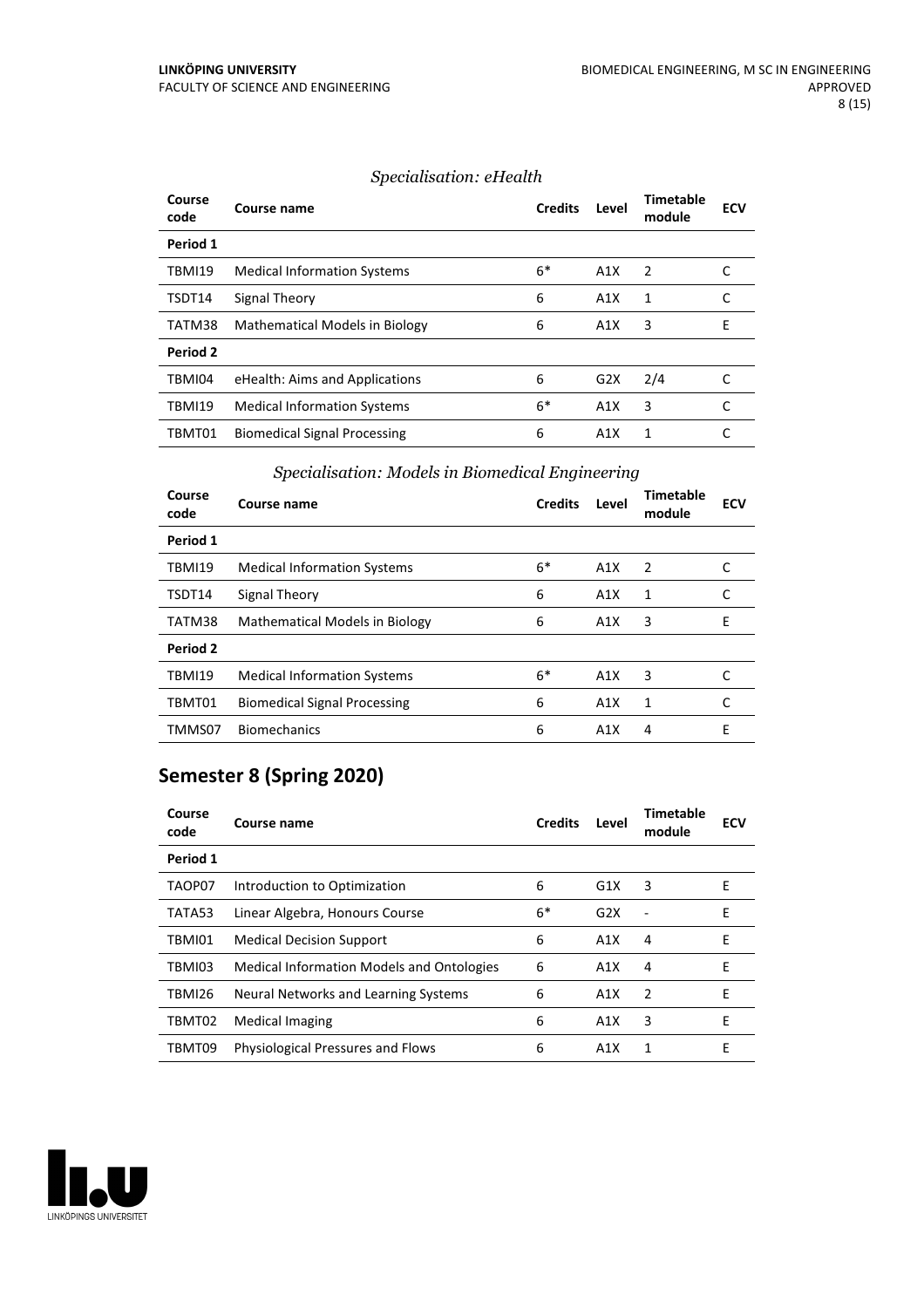| Course<br>code  | Course name                                          | <b>Credits</b> | Level            | <b>Timetable</b><br>module | <b>ECV</b> |
|-----------------|------------------------------------------------------|----------------|------------------|----------------------------|------------|
| TDDD38          | Advanced Programming in C++                          | $6*$           | A1X              | $\overline{2}$             | E          |
| TEAE04          | Industrial Economics and Organisation                | 6              | G1X              | $\overline{2}$             | Е          |
| TEIO94          | Entrepreneurship and Idea Development                | $6*$           | G2X              | 4                          | E          |
| TFFM40          | Analytical Methods in Materials Science              | 6*             | A1X              | 1                          | E          |
| TFYA21          | <b>Physical Metallurgy</b>                           | 6              | A1X              | 3                          | E          |
| TFYA85          | Alternative Energy Sources and their<br>Applications | 6              | G2X              | 4                          | E          |
| TGTU94          | <b>Technology and Ethics</b>                         | 6              | G1X              | $\mathbf{1}$               | E          |
| THEN18          | English                                              | $6*$           | G1X              | 4                          | E          |
| THFR05          | Communicative French                                 | $6*$           | G1X              | 4                          | E          |
| THSP05          | Spanish                                              | $6*$           | G1X              | 4                          | E          |
| THTY05          | German                                               | $6*$           | G1X              | 4                          | Е          |
| TKMJ15          | <b>Environmental Management Strategies</b>           | 6              | G1X              | 3                          | E          |
| TSBB15          | <b>Computer Vision</b>                               | $12*$          | A1X              | 1                          | E          |
| TSBK07          | <b>Computer Graphics</b>                             | $6*$           | A1X              | 4                          | E          |
| <b>Period 2</b> |                                                      |                |                  |                            |            |
| TATA53          | Linear Algebra, Honours Course                       | $6*$           | G <sub>2</sub> X | $\blacksquare$             | E          |
| TBME08          | <b>Biomedical Modeling and Simulation</b>            | 6              | A1X              | 3                          | E          |
| TBMT26          | Technology in Intensive Care and Surgery             | 6              | A1X              | $\mathbf{1}$               | E          |
| TDDD38          | Advanced Programming in C++                          | $6*$           | A1X              | $\frac{1}{2}$              | E          |
| TDDD74          | <b>Databases for Bioinformatics</b>                  | 6              | G2X              | 4                          | E          |
| TEIO94          | Entrepreneurship and Idea Development                | $6*$           | G <sub>2</sub> X | 4                          | E          |
| TFFM40          | Analytical Methods in Materials Science              | $6*$           | A1X              | $\mathbf{1}$               | E          |
| TFMT19          | <b>Chemical Sensor Systems</b>                       | 6              | A1X              | 4                          | E          |
| THEN18          | English                                              | 6*             | G1X              | 4                          | Ε          |
| THFR05          | Communicative French                                 | $6*$           | G1X              | 4                          | E          |
| THSP05          | Spanish                                              | $6*$           | G1X              | 4                          | E          |
| THTY05          | German                                               | $6*$           | G1X              | 4                          | E          |
| TSBB15          | <b>Computer Vision</b>                               | $12*$          | A1X              | 3                          | E          |
| TSBK02          | Image and Audio Coding                               | 6              | A1X              | 4                          | E          |
| TSBK07          | <b>Computer Graphics</b>                             | $6*$           | A1X              | $\mathbf 1$                | E          |

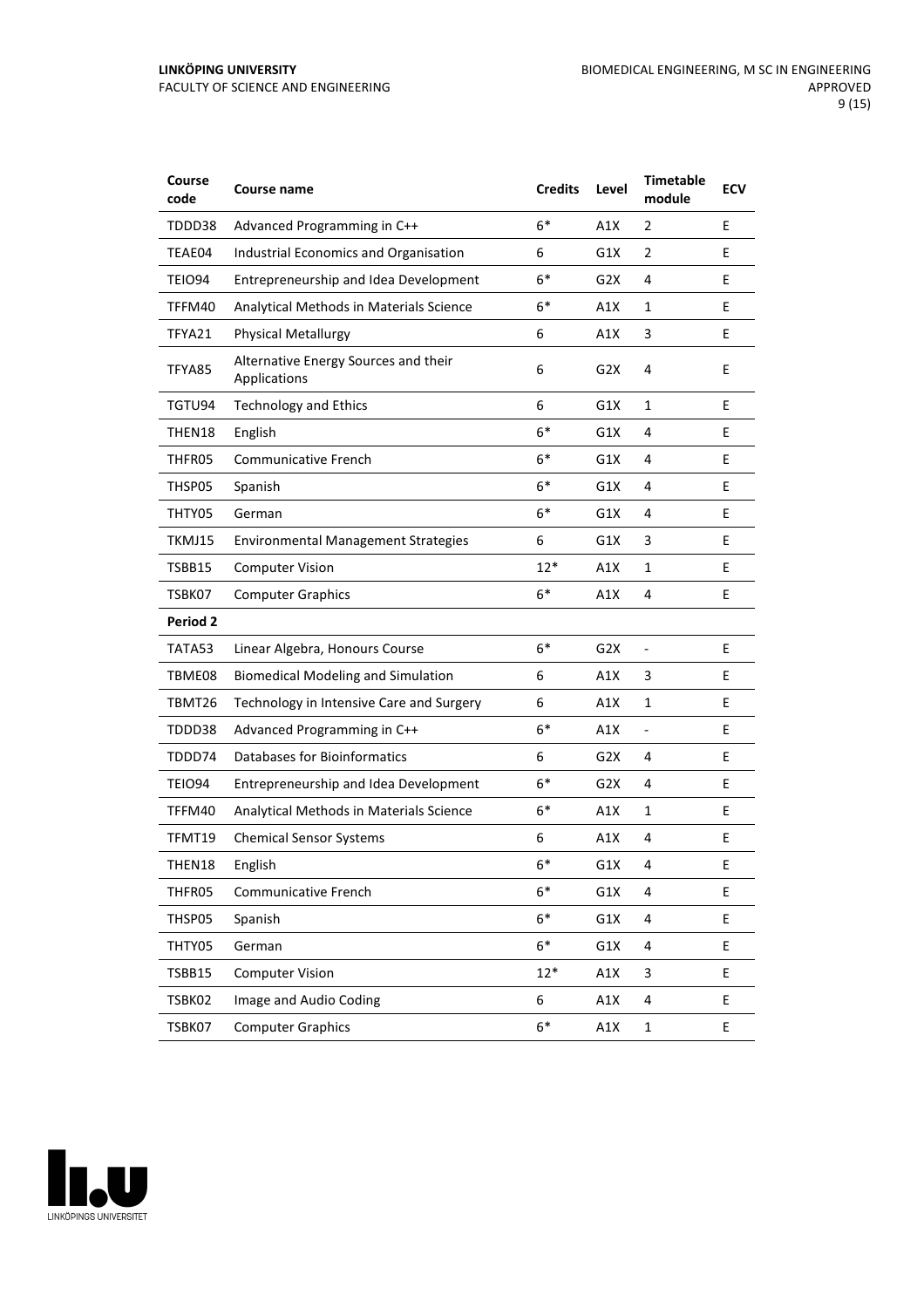| Course<br>code | Course name                               | <b>Credits</b> | Level | <b>Timetable</b><br>module | <b>ECV</b> |
|----------------|-------------------------------------------|----------------|-------|----------------------------|------------|
| Period 1       |                                           |                |       |                            |            |
| TFFM40         | Analytical Methods in Materials Science   | $6*$           | A1X   | 1                          | C          |
| TFYA21         | <b>Physical Metallurgy</b>                | 6              | A1X   | 3                          | C          |
| TBMT09         | <b>Physiological Pressures and Flows</b>  | 6              | A1X   | $\mathbf{1}$               | E          |
| TDDD38         | Advanced Programming in C++               | $6*$           | A1X   | 2                          | E          |
| <b>TNE103</b>  | Organic Electronics 1                     | 6              | A1X   | 4                          | E          |
| Period 2       |                                           |                |       |                            |            |
| TFFM40         | Analytical Methods in Materials Science   | $6*$           | A1X   | 1                          | C          |
| TBME08         | <b>Biomedical Modeling and Simulation</b> | 6              | A1X   | 3                          | Е          |
| TBMT26         | Technology in Intensive Care and Surgery  | 6              | A1X   | 1                          | E          |
| TDDD38         | Advanced Programming in C++               | $6*$           | A1X   |                            | E          |
| TFMT19         | <b>Chemical Sensor Systems</b>            | 6              | A1X   | 4                          | Е          |

#### *Specialisation: Biomedical Engineering Materials*

*Specialisation: Biomedical Image Analysis and Visualization*

| Course<br>code  | <b>Course name</b>                        | <b>Credits</b> | Level | Timetable<br>module | <b>ECV</b> |
|-----------------|-------------------------------------------|----------------|-------|---------------------|------------|
| Period 1        |                                           |                |       |                     |            |
| TBMT02          | <b>Medical Imaging</b>                    | 6              | A1X   | 3                   | C          |
| TSBK07          | <b>Computer Graphics</b>                  | $6*$           | A1X   | 4                   | C          |
| TAOP07          | Introduction to Optimization              | 6              | G1X   | 3                   | E          |
| TBMI26          | Neural Networks and Learning Systems      | 6              | A1X   | 2                   | E          |
| TBMT09          | <b>Physiological Pressures and Flows</b>  | 6              | A1X   | 1                   | E          |
| TSBB15          | <b>Computer Vision</b>                    | $12*$          | A1X   | 1                   | F          |
| <b>Period 2</b> |                                           |                |       |                     |            |
| TSBK07          | <b>Computer Graphics</b>                  | $6*$           | A1X   | $\mathbf{1}$        | C          |
| TBME08          | <b>Biomedical Modeling and Simulation</b> | 6              | A1X   | 3                   | E          |
| TSBB15          | <b>Computer Vision</b>                    | $12*$          | A1X   | 3                   | E          |
| TSBK02          | Image and Audio Coding                    | 6              | A1X   | 4                   | E          |

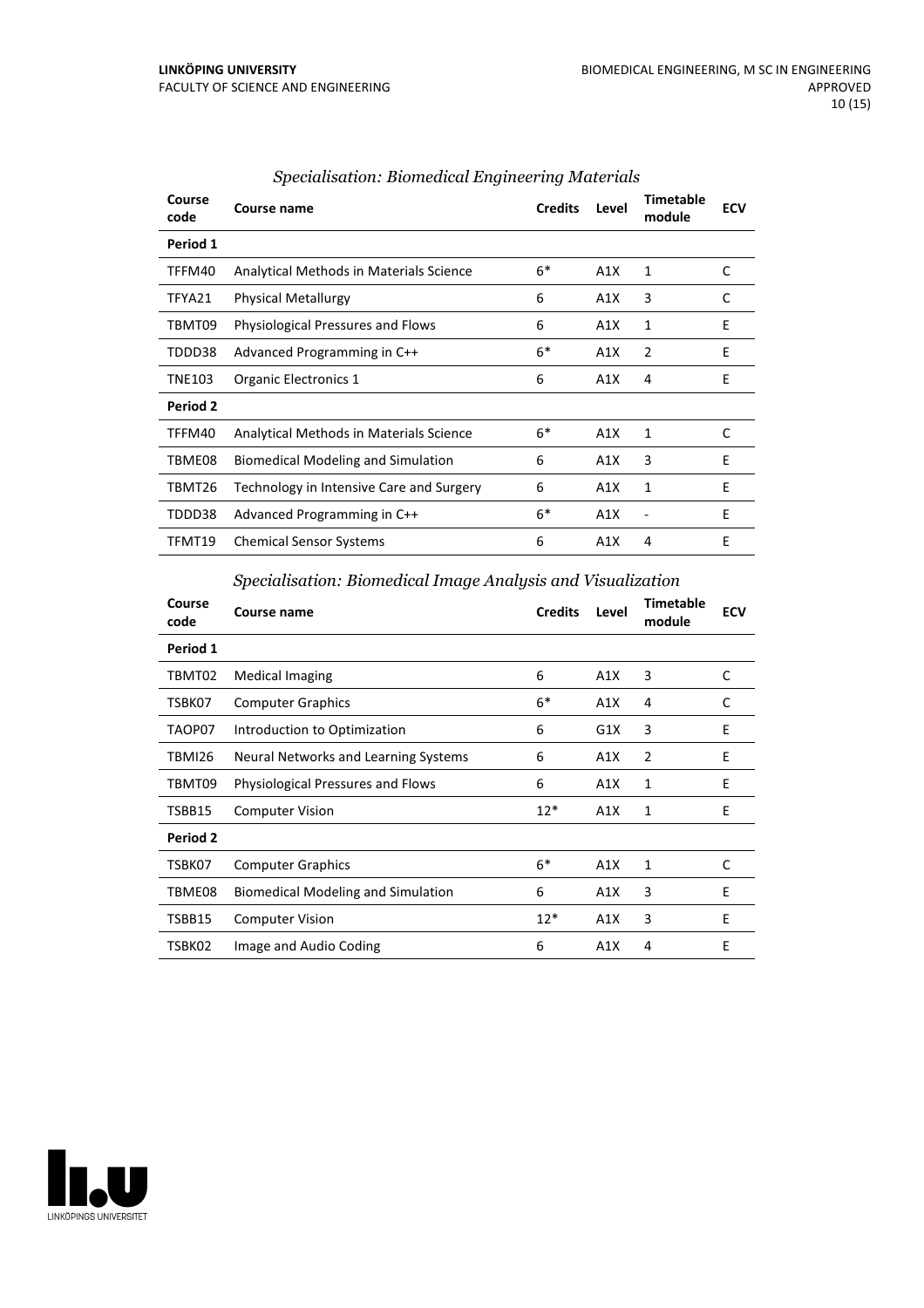#### *Specialisation: eHealth*

| Course<br>code | Course name                                      | <b>Credits</b> | Level | Timetable<br>module | <b>ECV</b> |
|----------------|--------------------------------------------------|----------------|-------|---------------------|------------|
| Period 1       |                                                  |                |       |                     |            |
| TDDD38         | Advanced Programming in C++                      | $6*$           | A1X   | 2                   | C/E        |
| TDDD97         | Web Programming                                  | 6              | G2X   | 3                   | C/E        |
| TBMI03         | <b>Medical Information Models and Ontologies</b> | 6              | A1X   | 4                   | Е          |
| TBMI26         | Neural Networks and Learning Systems             | 6              | A1X   | 2                   | E          |
| TBMT02         | Medical Imaging                                  | 6              | A1X   | 3                   | E          |
| TBMT09         | <b>Physiological Pressures and Flows</b>         | 6              | A1X   | 1                   | E          |
| Period 2       |                                                  |                |       |                     |            |
| TEIO95         | eHealth: Innovation and Entrepreneurship         | 6              | G2X   | 2/4                 | С          |
| TDDD38         | Advanced Programming in C++                      | $6*$           | A1X   |                     | C/E        |
| TBME08         | <b>Biomedical Modeling and Simulation</b>        | 6              | A1X   | 3                   | E          |
| TBMT26         | Technology in Intensive Care and Surgery         | 6              | A1X   | 1                   | E          |

*Specialisation: Models in Biomedical Engineering*

| Course<br>code | Course name                                      | <b>Credits</b> | Level            | <b>Timetable</b><br>module | <b>ECV</b> |
|----------------|--------------------------------------------------|----------------|------------------|----------------------------|------------|
| Period 1       |                                                  |                |                  |                            |            |
| TBMT09         | Physiological Pressures and Flows                | 6              | A1X              | 1                          | C          |
| TAOP07         | Introduction to Optimization                     | 6              | G1X              | 3                          | E          |
| TBMI01         | <b>Medical Decision Support</b>                  | 6              | A1X              | 4                          | E          |
| TBMI03         | <b>Medical Information Models and Ontologies</b> | 6              | A1X              | 4                          | E          |
| TBMI26         | Neural Networks and Learning Systems             | 6              | A1X              | $\overline{2}$             | E          |
| TBMT02         | Medical Imaging                                  | 6              | A1X              | 3                          | E          |
| Period 2       |                                                  |                |                  |                            |            |
| TBME08         | <b>Biomedical Modeling and Simulation</b>        | 6              | A1X              | 3                          | C          |
| TBMT26         | Technology in Intensive Care and Surgery         | 6              | A1X              | 1                          | Е          |
| TDDD74         | Databases for Bioinformatics                     | 6              | G <sub>2</sub> X | 4                          | E          |

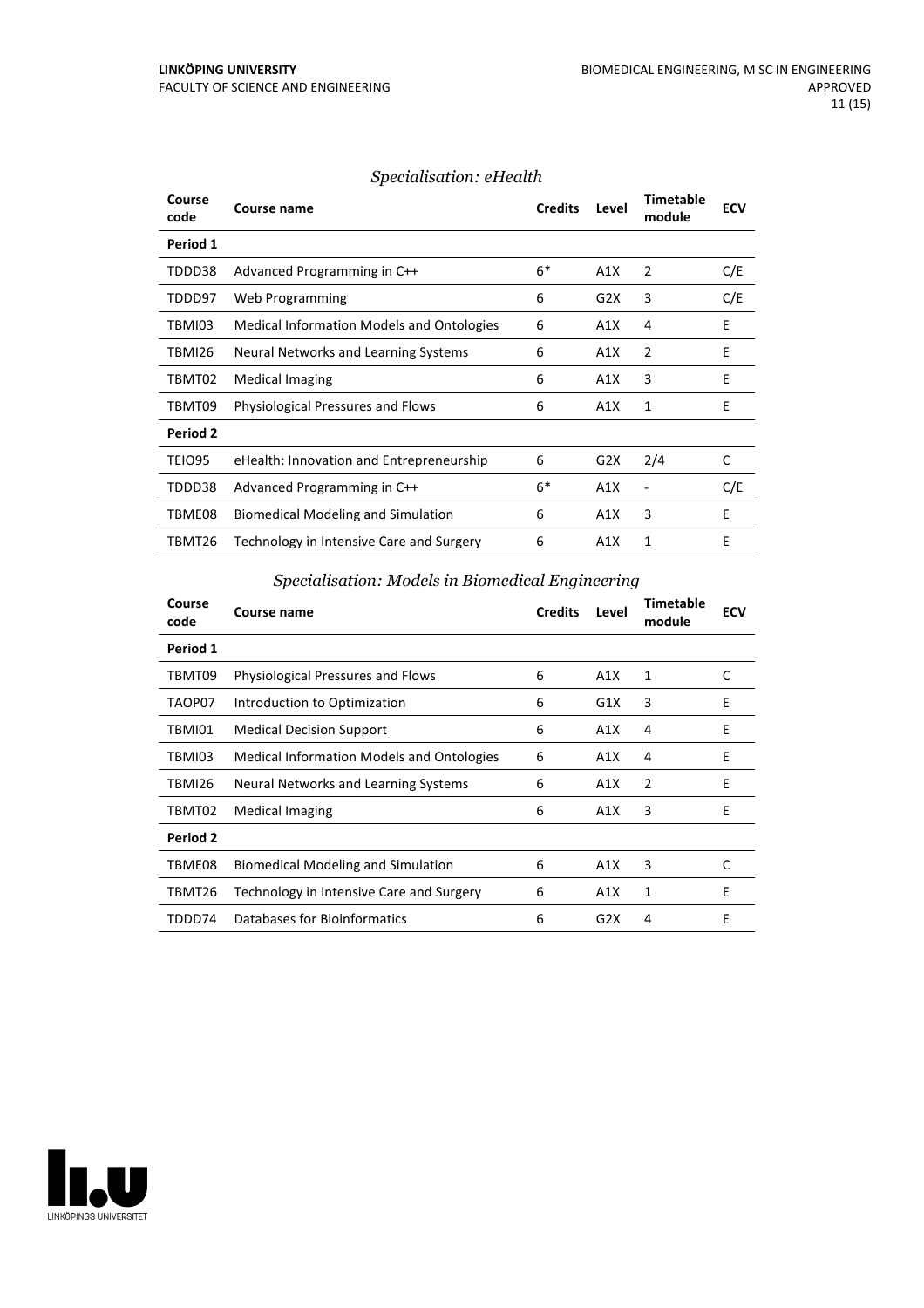# **Semester 9 (Autumn 2020)**

| Course<br>code | <b>Course name</b>                             | <b>Credits</b> | Level | <b>Timetable</b><br>module | <b>ECV</b> |
|----------------|------------------------------------------------|----------------|-------|----------------------------|------------|
| Period 1       |                                                |                |       |                            |            |
| TAMS39         | <b>Multivariate Statistical Methods</b>        | 6              | A1X   | 4                          | Е          |
| TBMT14         | <b>Biomedical Engineering - Project Course</b> | $12*$          | A1X   | 4                          | Е          |
| TBMT57         | <b>Biomedical Optics</b>                       | 6              | A1X   | $\mathbf{1}$               | E          |
| TDDC17         | Artificial Intelligence                        | 6              | G2X   | 3                          | E          |
| TFFM08         | <b>Experimental Physics</b>                    | $6*$           | A1X   | $\mathbf{1}$               | E          |
| TFYA43         | Nanotechnology                                 | 6              | G2X   | 3                          | E          |
| TFYA47         | Surfaces and Interfaces                        | 6              | A1X   | $\overline{2}$             | Е          |
| TFYA92         | Project Course in Applied Physics, CDIO        | $12*$          | A1X   | 4                          | E          |
| <b>TNM067</b>  | Scientific Visualization                       | 6              | A1X   | 3                          | E          |
| TSBB08         | <b>Digital Image Processing</b>                | 6              | A1X   | 4                          | E          |
| TSBB11         | Images and Graphics, Project Course CDIO       | $12*$          | A1X   | 4                          | Е          |
| Period 2       |                                                |                |       |                            |            |
| TBMI02         | <b>Medical Image Analysis</b>                  | 6              | A1X   | $\mathbf{1}$               | E          |
| TBMT14         | <b>Biomedical Engineering - Project Course</b> | $12*$          | A1X   | 4                          | E          |
| TFFM08         | <b>Experimental Physics</b>                    | $6*$           | A1X   | $\mathbf{1}$               | E          |
| TFYA30         | Supramolecular Chemistry                       | 6              | A1X   | $\overline{2}$             | E          |
| TFYA92         | Project Course in Applied Physics, CDIO        | $12*$          | A1X   | 4                          | Е          |
| TGTU04         | Leadership                                     | 6              | G2X   | $\overline{2}$             | E          |
| <b>TNM086</b>  | <b>Virtual Reality Techniques</b>              | 6              | A1X   | $\overline{2}$             | Е          |
| TSBB11         | Images and Graphics, Project Course CDIO       | $12*$          | A1X   | 4                          | E          |

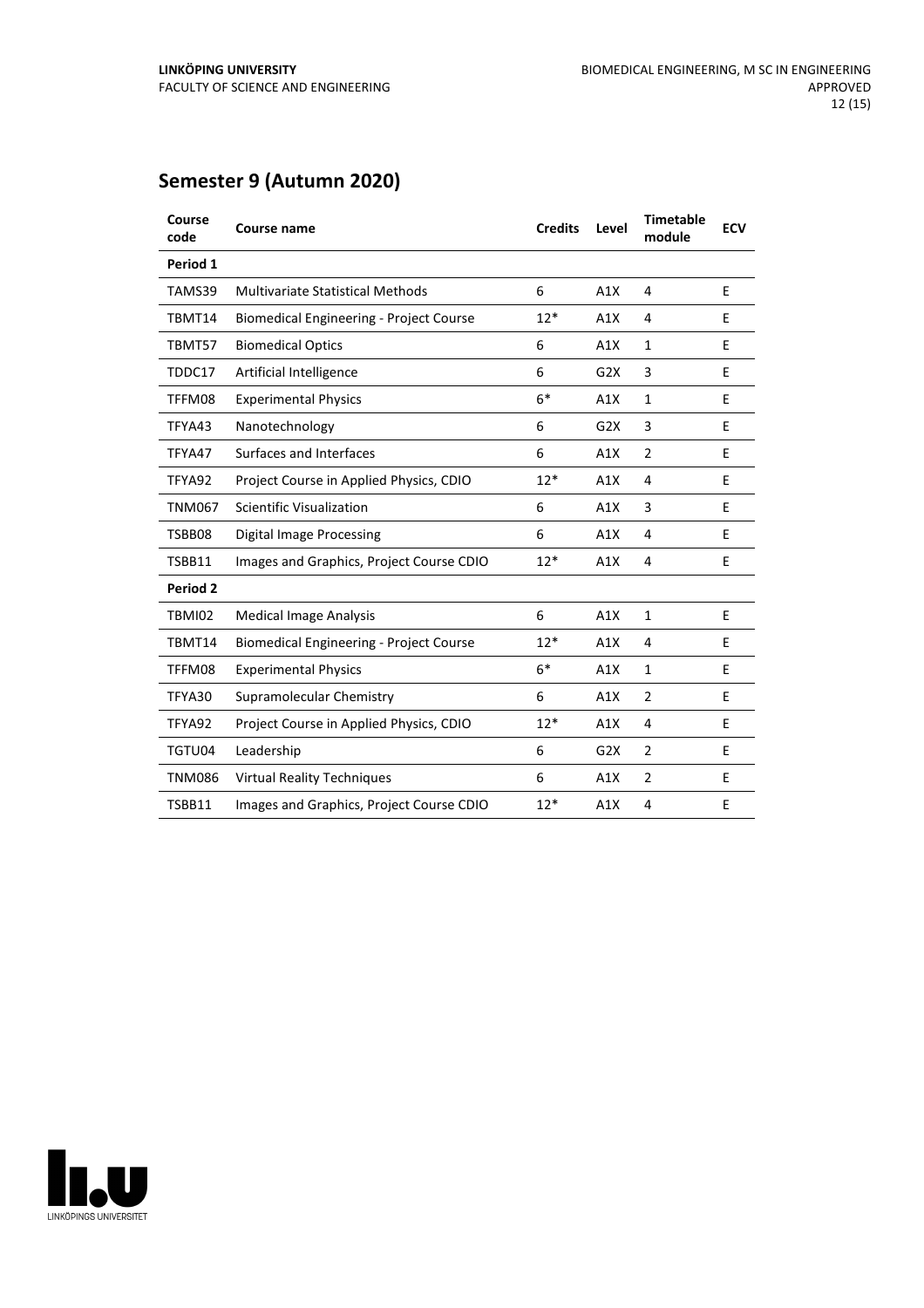| Course<br>code | Course name                                    | <b>Credits</b> | Level | <b>Timetable</b><br>module | <b>ECV</b> |
|----------------|------------------------------------------------|----------------|-------|----------------------------|------------|
| Period 1       |                                                |                |       |                            |            |
| TFYA47         | Surfaces and Interfaces                        | 6              | A1X   | $\overline{2}$             | C          |
| TBMT14         | <b>Biomedical Engineering - Project Course</b> | $12*$          | A1X   | 4                          | C/E        |
| TFYA92         | Project Course in Applied Physics, CDIO        | $12*$          | A1X   | 4                          | C/E        |
| TBMT57         | <b>Biomedical Optics</b>                       | 6              | A1X   | 1                          | E          |
| TFYA43         | Nanotechnology                                 | 6              | G2X   | 3                          | E          |
| <b>TNE104</b>  | Organic Electronics 2                          | 6              | A1X   | 4                          | E          |
| Period 2       |                                                |                |       |                            |            |
| TBMT14         | <b>Biomedical Engineering - Project Course</b> | $12*$          | A1X   | 4                          | C/E        |
| TFYA92         | Project Course in Applied Physics, CDIO        | $12*$          | A1X   | 4                          | C/E        |
| TFYA30         | Supramolecular Chemistry                       | 6              | A1X   | $\overline{2}$             | E          |

#### *Specialisation: Biomedical Engineering Materials*

#### *Specialisation: Biomedical Image Analysis and Visualization*

| Course<br>code | Course name                              | <b>Credits</b> | Level | <b>Timetable</b><br>module | <b>ECV</b> |
|----------------|------------------------------------------|----------------|-------|----------------------------|------------|
| Period 1       |                                          |                |       |                            |            |
| TSBB11         | Images and Graphics, Project Course CDIO | $12*$          | A1X   | 4                          | C          |
| TAMS39         | Multivariate Statistical Methods         | 6              | A1X   | 4                          | E          |
| TBMI19         | <b>Medical Information Systems</b>       | $6*$           | A1X   | 2                          | E          |
| TBMT57         | <b>Biomedical Optics</b>                 | 6              | A1X   | 1                          | E          |
| TDDC17         | Artificial Intelligence                  | 6              | G2X   | 3                          | E          |
| <b>TNM067</b>  | Scientific Visualization                 | 6              | A1X   | 3                          | E          |
| TSBB08         | <b>Digital Image Processing</b>          | 6              | A1X   | 4                          | E          |
| Period 2       |                                          |                |       |                            |            |
| TBMI02         | <b>Medical Image Analysis</b>            | 6              | A1X   | 1                          | C          |
| TSBB11         | Images and Graphics, Project Course CDIO | $12*$          | A1X   | 4                          | C          |
| TBMI19         | <b>Medical Information Systems</b>       | $6*$           | A1X   | 3                          | E          |
| <b>TNM086</b>  | <b>Virtual Reality Techniques</b>        | 6              | A1X   | 2                          | E          |

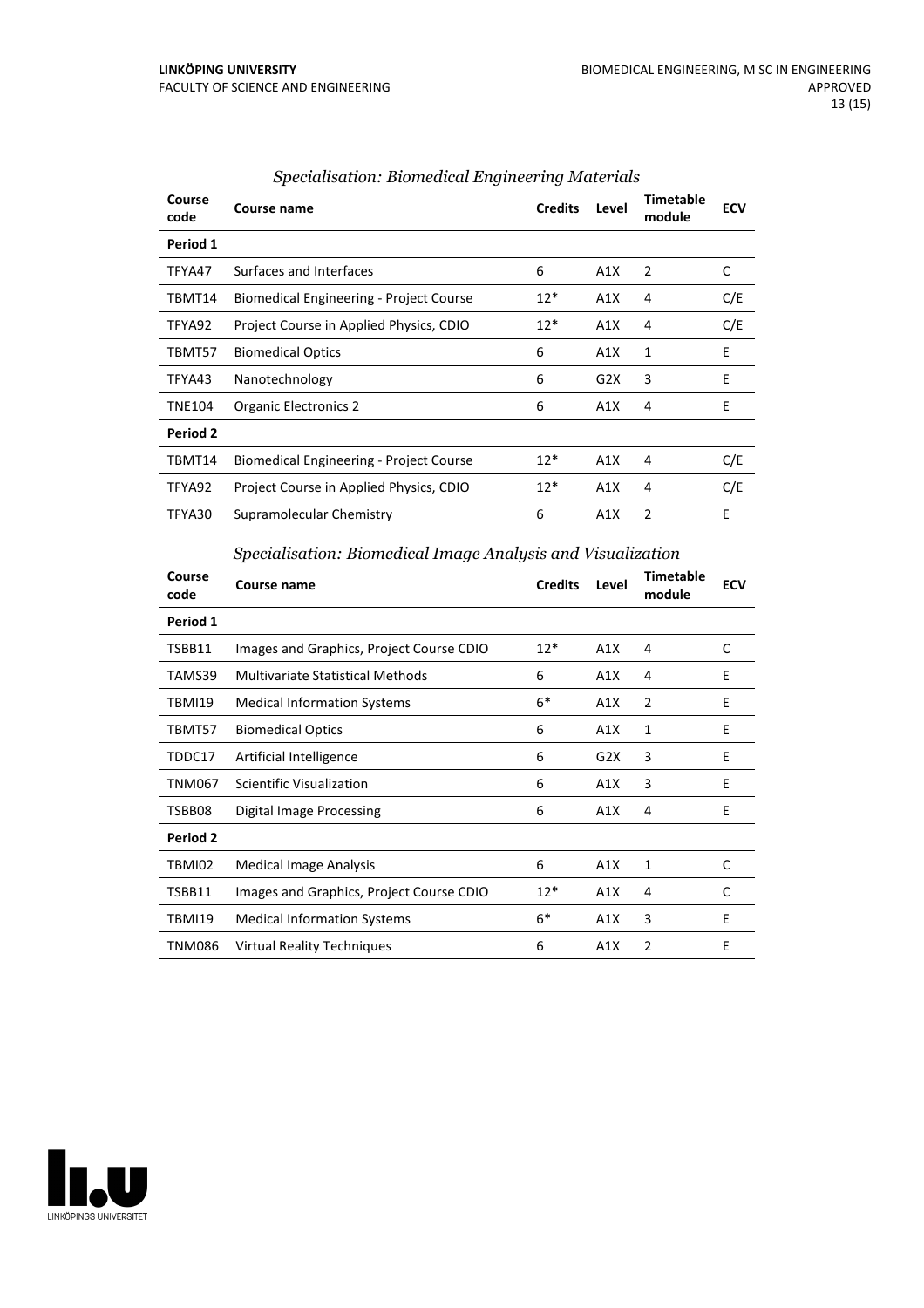| Specialisation: eHealth |  |
|-------------------------|--|
|-------------------------|--|

| Course<br>code | <b>Course name</b>                   | <b>Credits</b> | Level | <b>Timetable</b><br>module | <b>ECV</b> |
|----------------|--------------------------------------|----------------|-------|----------------------------|------------|
| Period 1       |                                      |                |       |                            |            |
| TBMI28         | eHealth Project                      | $12*$          | A1X   | 2/4                        | C          |
| TBMT57         | <b>Biomedical Optics</b>             | 6              | A1X   | 1                          | E          |
| TDDC17         | Artificial Intelligence              | 6              | G2X   | 3                          | E          |
| TDDE15         | Advanced Machine Learning            | 6              | A1X   | 1                          | E          |
| Period 2       |                                      |                |       |                            |            |
| TBMI28         | eHealth Project                      | $12*$          | A1X   |                            | C          |
| TDDC73         | Interaction Programming              | 6              | G2X   | 1                          | C/E        |
| TBMI02         | <b>Medical Image Analysis</b>        | 6              | A1X   | 1                          | E          |
| TDDD37         | Database Technology                  | 6              | G2X   | 1                          | E          |
| TDDD49         | Programming in C# and .NET Framework | 4              | G2X   | 3                          | E          |
| TDDE01         | Machine Learning                     | 6              | A1X   | 1                          | E          |
|                |                                      |                |       |                            |            |

*Specialisation: Models in Biomedical Engineering*

| Course<br>code | Course name                                    | <b>Credits</b> | Level | <b>Timetable</b><br>module | <b>ECV</b> |
|----------------|------------------------------------------------|----------------|-------|----------------------------|------------|
| Period 1       |                                                |                |       |                            |            |
| TBMT14         | <b>Biomedical Engineering - Project Course</b> | $12*$          | A1X   | 4                          | C          |
| TBMT57         | <b>Biomedical Optics</b>                       | 6              | A1X   | 1                          | C          |
| TAMS39         | <b>Multivariate Statistical Methods</b>        | 6              | A1X   | 4                          | E          |
| TDDC17         | Artificial Intelligence                        | 6              | G2X   | 3                          | E          |
| TSBB06         | <b>Multidimensional Signal Analysis</b>        | $6*$           | A1X   | 2                          | E          |
| Period 2       |                                                |                |       |                            |            |
| TBMT14         | <b>Biomedical Engineering - Project Course</b> | $12*$          | A1X   | 4                          | C          |
| TBMI02         | Medical Image Analysis                         | 6              | A1X   | 1                          | E          |
| TSBB06         | <b>Multidimensional Signal Analysis</b>        | $6*$           | A1X   | 3                          | E          |